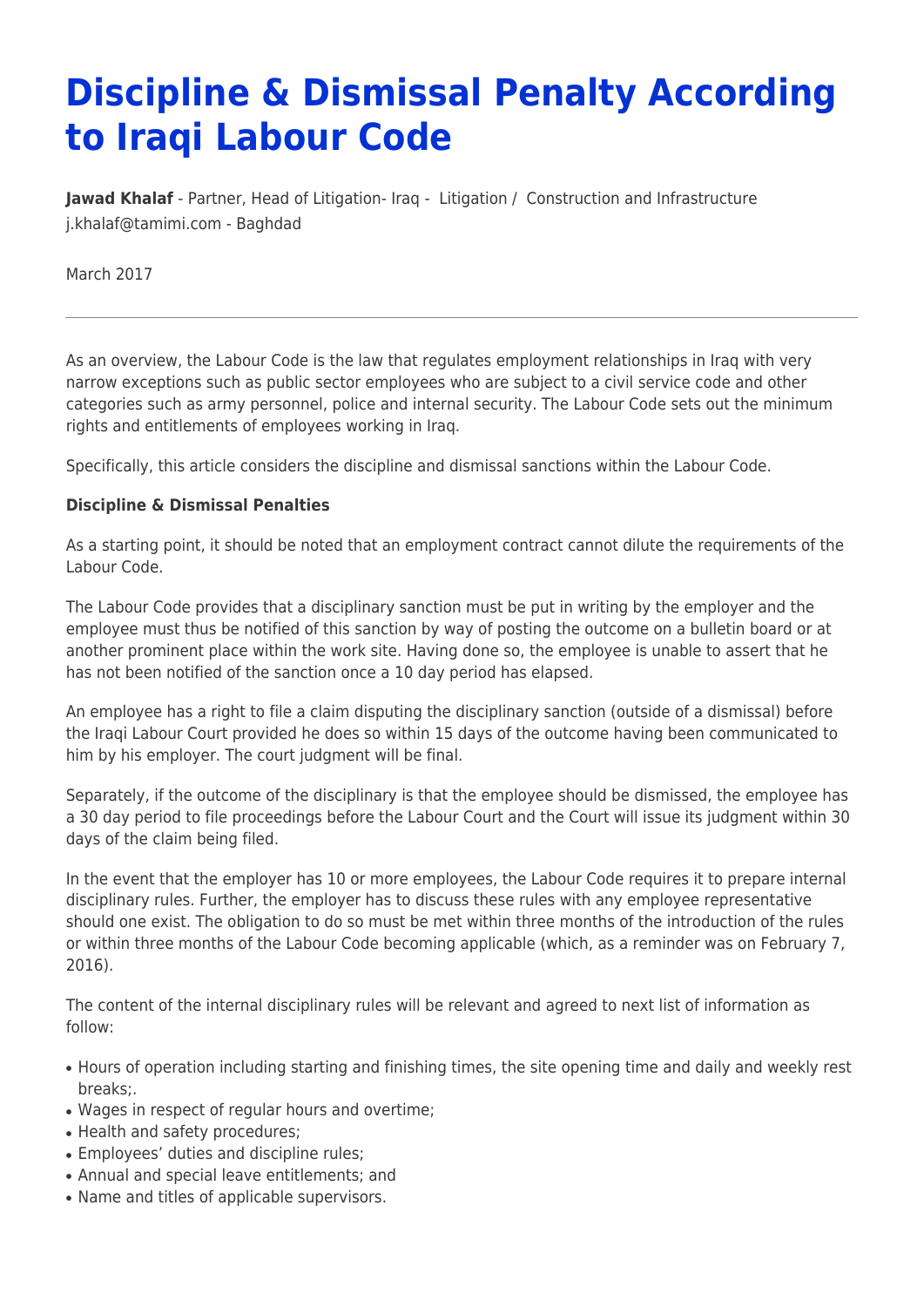In addition, internal disciplinary rules or its amendments are to be approved by legal department at the Iraqi Labour Office. The later has to notify the employer within 30 days of approval request of its opinion or it will considered approved.

Moreover, the employer has to post the internal disciplinary rules onto its bulletin board after being approved and to keep it readable and on good condition.

The Labour Code provides that the employer may impose one of the following disciplinary sanctions within 15 days of identification of the employee's act:

• Written warning including implications of further sanctions should the conduct be repeated in the future;

- Three day suspension;
- To remove the employee for consideration for any pay increase for a period of no longer that 180 days;
- Downgrading his position level including his wage according to new demoted level; and
- Dismissal.

However, any of the above discipline sanctions have to be reasonable with reference to the conduct of the employee and the employer is unable to penalise an employee twice for the same infringement.

Furthermore, before imposing any disciplinary sanction, it is necessary that the employer carry out an investigation and consider the employee's defence (if any) to the allegations in the presence of an employee representative (if any). and if penalty assigned in cash to be forward to employees social security department.

At noted, the Labour Code provides that dismissal is one of the available sanctions but that it can only be an outcome in the following situations:

- If the employee has committed a serious error that caused a material damage to the employer.
- If the employee has disclosed one of the employer's secrets.
- If the employee violates vocational health and safety instructions provided that employer in such case previously sent a written notice of a dismissal if such violation take place again.
- If the employee was found drunk, more than once, during work hours according to a medical report from a specialist and employee has been notified more than once regarding same violation.
- If the employee has committed a behavior that does not comply with work honour and ethics, provided that he has been notified before regarding same behaviour.
- If the employee has inflicted physical harm on the employer personally or upon a supervisor or colleague, whether or not at work.
- If an employee has been absent from work without justification for 10 consecutive days, or for 30 nonconsecutive days in a given year.
- If the employee has committed, during work hours, a felony or an offence against one of his colleagues and was convicted with a clear-cut judgment for such felony or offence.
- If the employee was convicted to serve a one year prison sentence or more with a clear-cut judgment.

Furthermore, in terms of dismissal by reason of absence (item VII above) the employer has to warn the employee in writing after five consecutive days of absence or twenty non-consecutive days of absence from work without justification. If so, then the employer can dismiss the employee after a further five consecutive days of absence or after ten extra non-consecutive days of absence.

Accordingly, if the reason for dismissal is not stated in the Labour Code, the employer can only lawfully